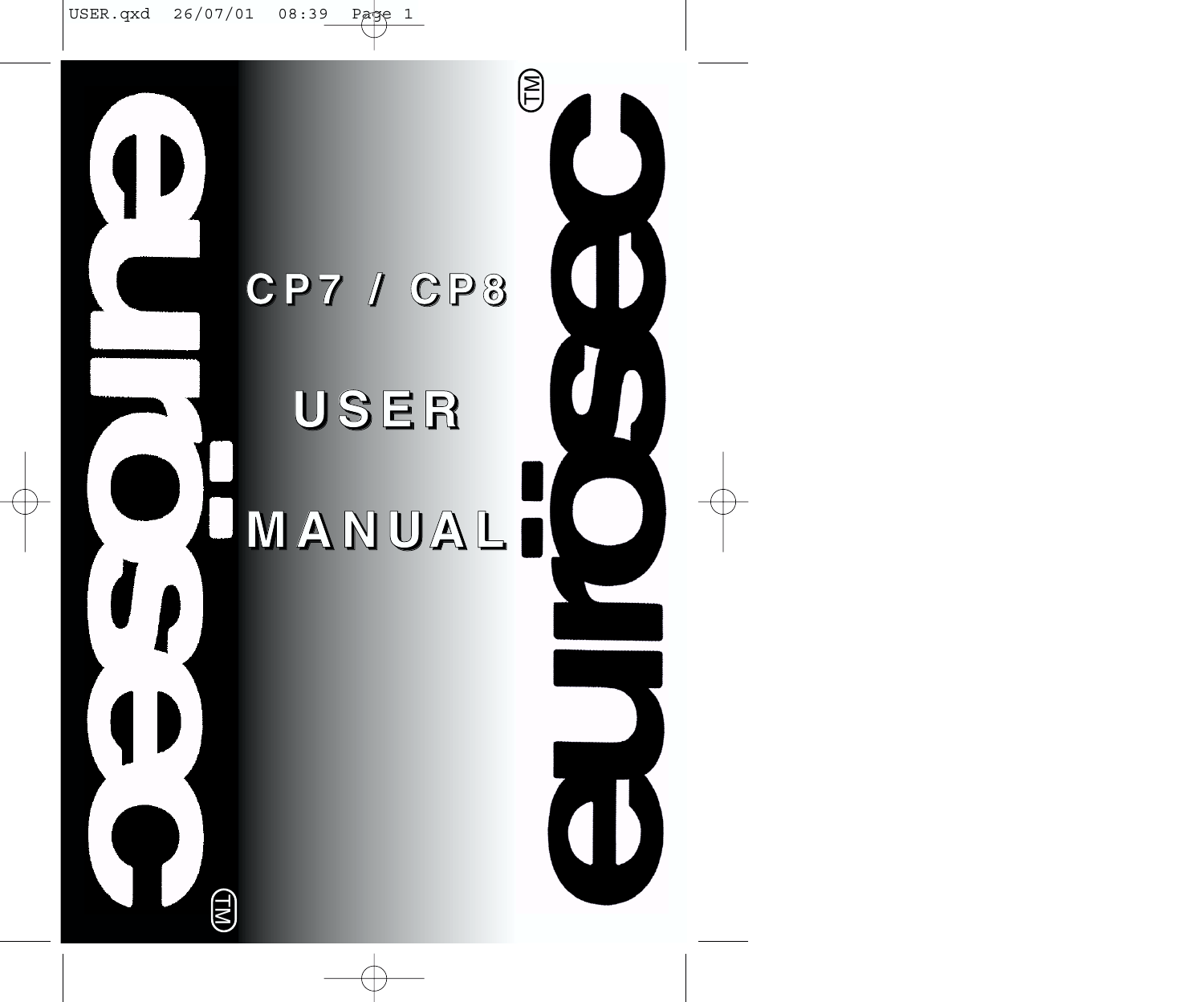# **Contents**

| Part Setting the System (using Part 1) 2      |
|-----------------------------------------------|
| Part Setting the System (using Part 2 or 3) 2 |
|                                               |
|                                               |
| Resetting After Alarm 3                       |
| Programmable User Options 4                   |
|                                               |
|                                               |
|                                               |
| Programming User Codes 7 - 8                  |
|                                               |
|                                               |
|                                               |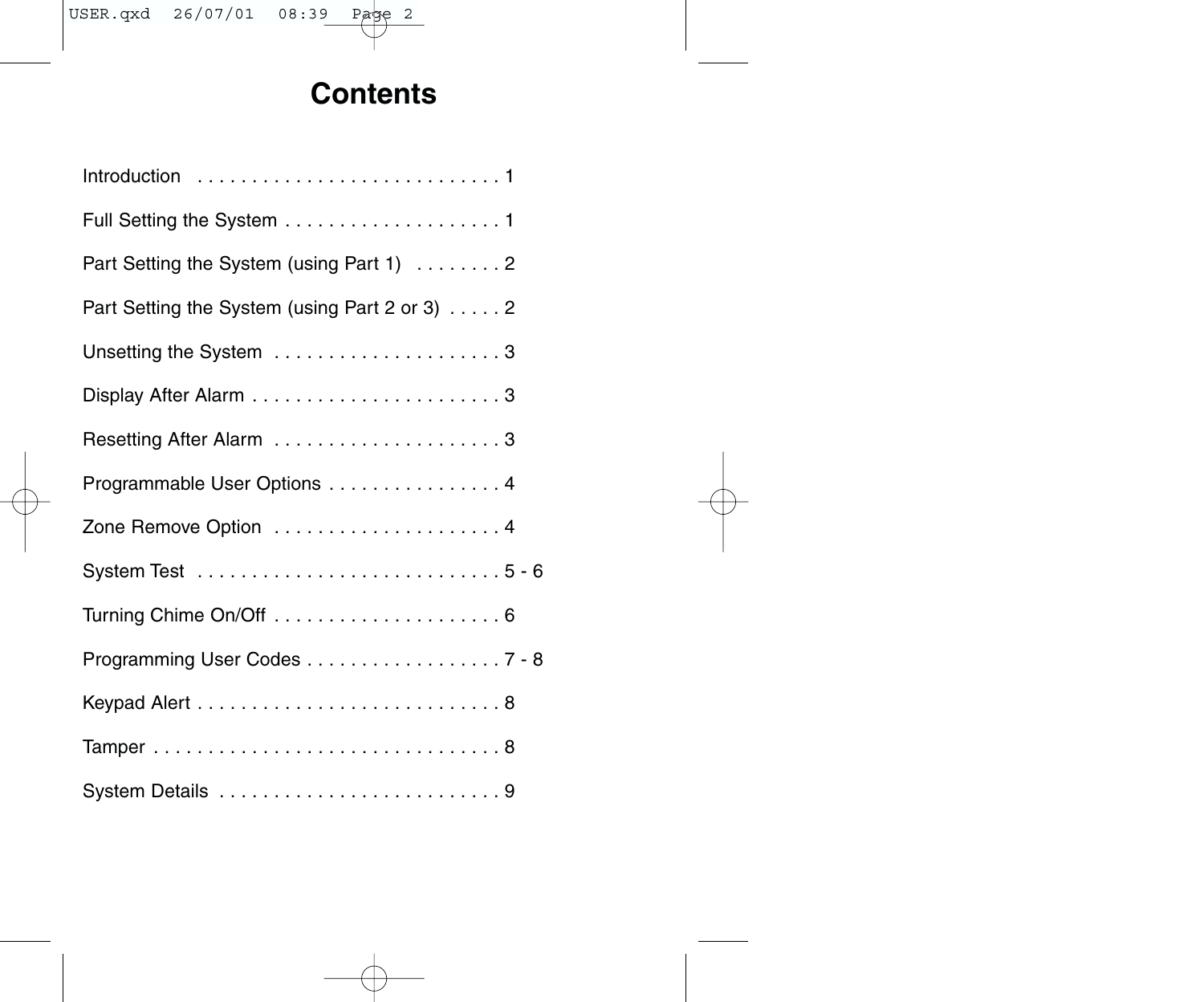# **Introduction**

Welcome to the eurosec control panel. Your installation company will have programmed your system to protect your premises to the highest possible standards. Several user programmable options are available that will be covered later in this manual. Throughout this manual reference will be made to the User Code, the factory set default is 5678. This code is programmable along with eight other User Codes.

# **Full Setting the System**

Two methods are available for Full Set. After checking the premises are secure.

1) Press **Quick** followed by **Full**

#### **OR**

Enter a valid User Code followed by **Full**.

- 2) The exit tone will now sound.
- 3) Exit the premises via an authorised exit route .
- Note: Pressing the **Quick** key during exit will shorten the exit time to 3 seconds.
- Note: To abort the exit enter a valid User Code.

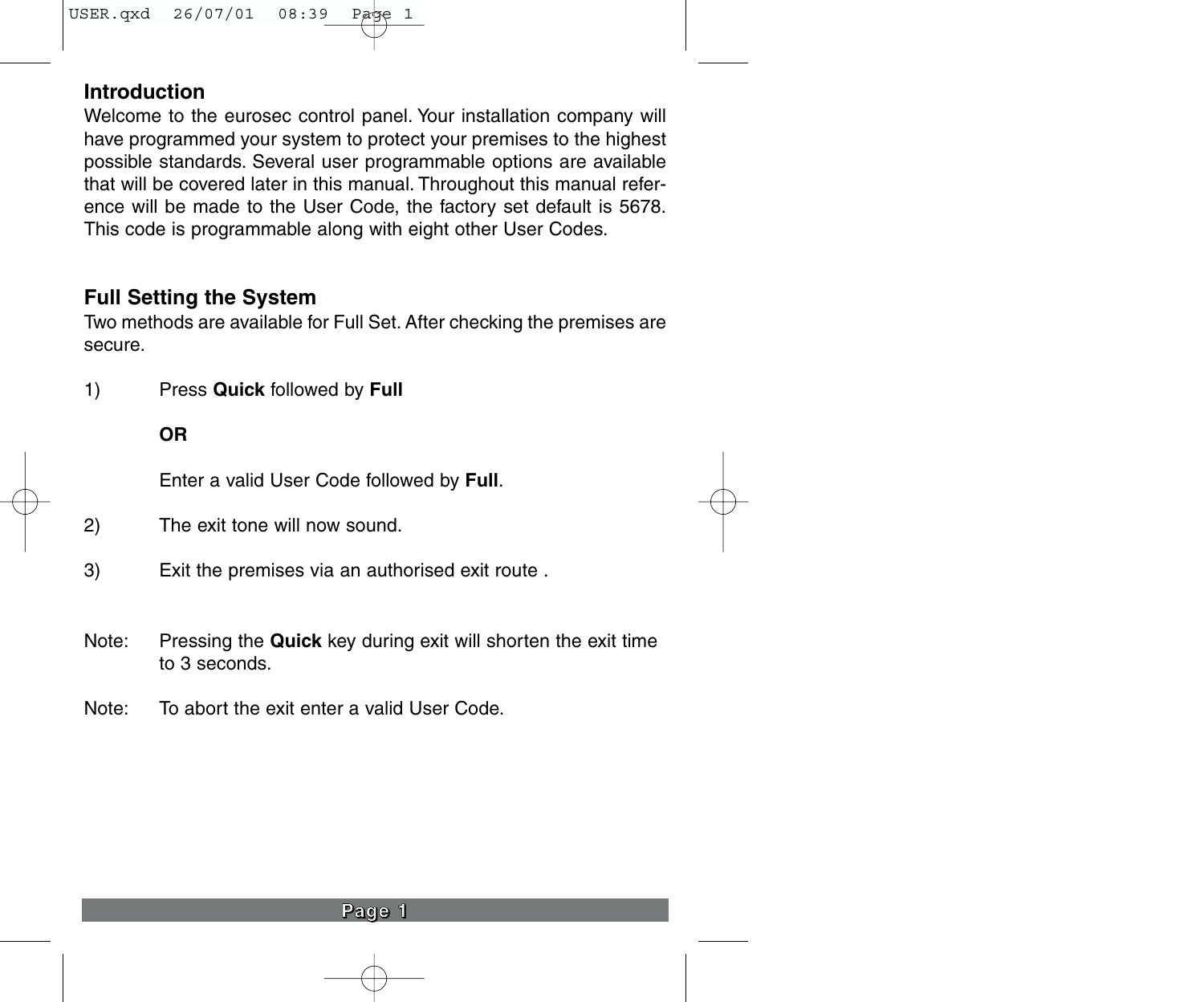# **Part Setting the System (using Part 1)**

Up to three Part Sets may be available for your system. Please refer to the customer details at the rear of this manual for information about Part Set zones. Part Set zones will be omitted from the system when that particular Part Set is used. To set the system using Part 1.

1) Press **Quick** followed by **Part**

**OR**

Enter a valid User Code followed by **Part**

2) Retire to an unprotected area.

### **Part Setting the System (using Part2 or 3)**

Two other Part Sets may be available for your system. Part 2 is a second set of zones that may be omitted and Part 3 will combine Part 1 and Part 2. To use Part 2 or 3.

1) Press **Quick** followed by **2** or **3**.

**OR**

Enter a valid User Code followed by **2** or **3.**

2) Retire to an unprotected area.

- Note: Pressing the **Quick** key during exit will shorten the exit time to 3 seconds.
- Note: To abort the exit enter a valid User Code.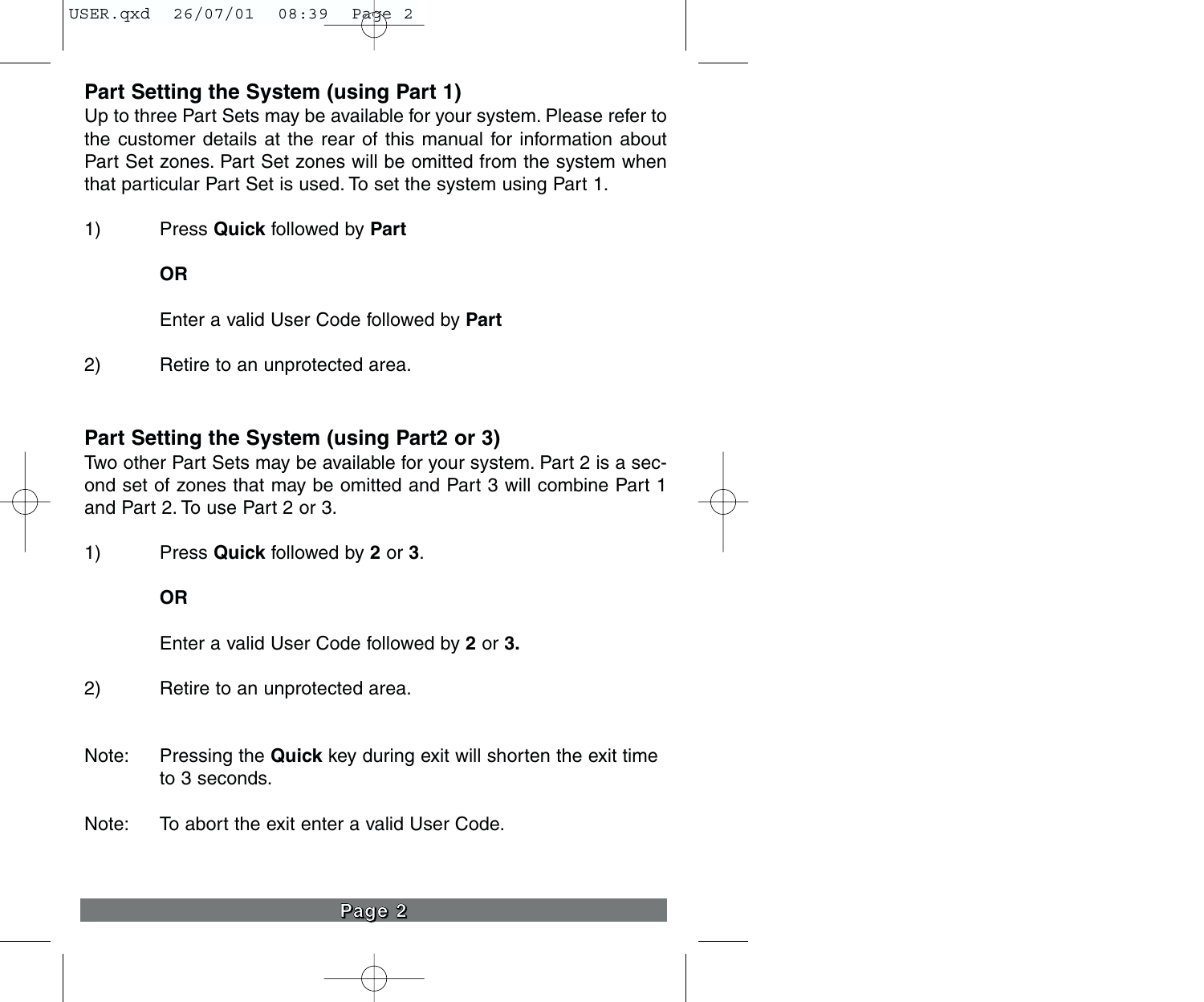# **Unsetting the System**

- 1) Enter the premises via an authorised Entry Point.
- 2) The Entry Tone will sound.
- 3) Proceed to the keypad and enter a valid User Code.

#### **Display After an Alarm**

After an alarm has occurred the system should be unset as above. The display will show the zone that caused the alarm via a flashing LED.

#### **Resetting After an Alarm**

After an alarm the system needs to be reset. To reset the system.

If Any Code Reset has been programmed.

1) Press **Reset**

Or

If Master Code Reset has been programmed.

- 1) Enter a valid User Code
- 2) Press **Reset**
- Note: The terms of your insurance may prohibit User reset. Contact your installation company if none of the above procedures are effective.

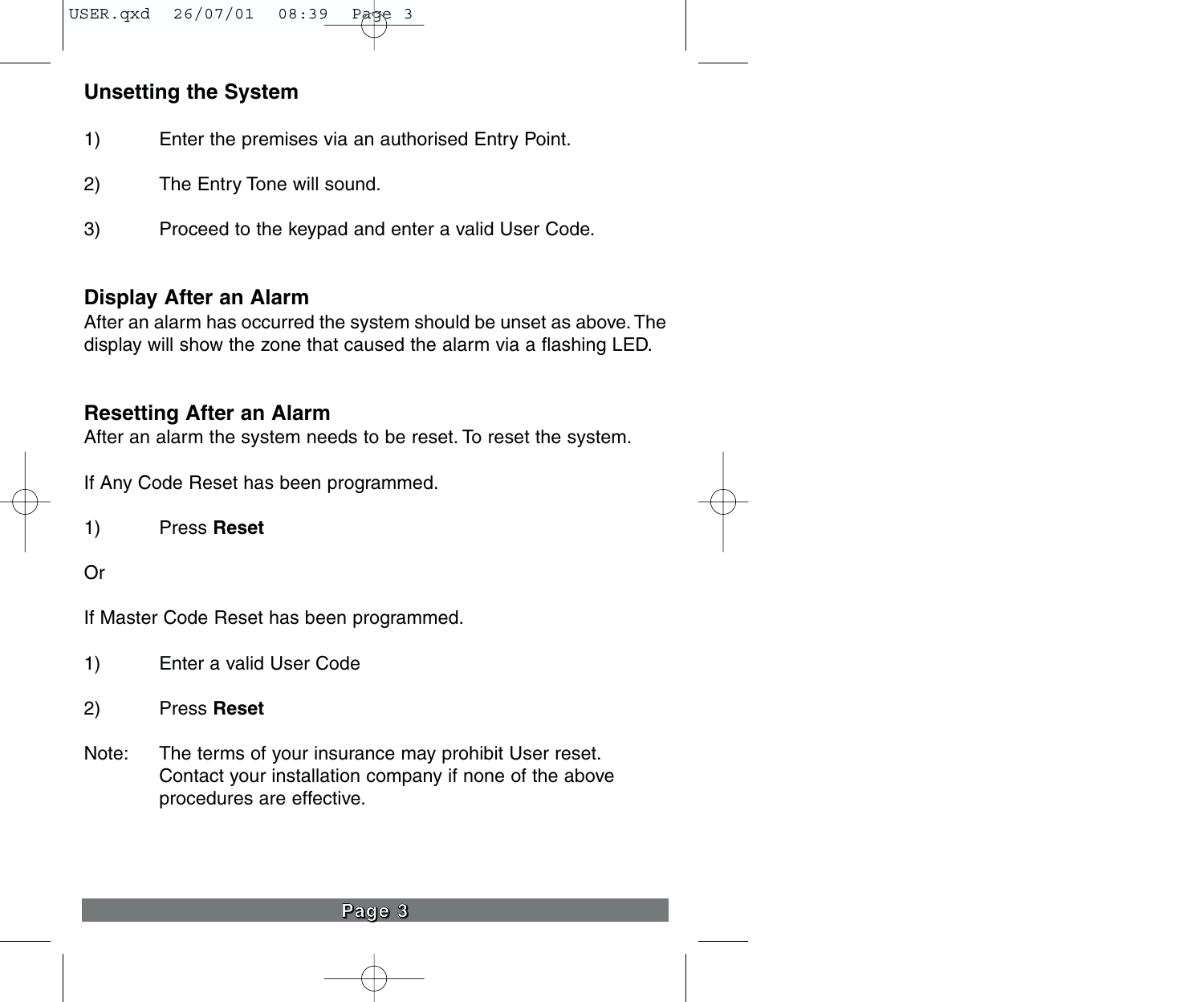# **Programmable User Options**

Throughout this section reference will be made to the LEDs on the display. Three modes are possible for each LED ON, OFF or FLASHING. Programmable User Option may only be accessed via a Master Code.

Fig. 1 LED Modes Key

- **OFF**
- **ON**
- **FLASHING**

# **Zone Remove Option**

This option allows individual zones to be removed (omitted) when the system is being set. It is only applicable to the one Set state and will need to be repeated for subsequent Sets. If you are removing particular zones on a regular basis ask your installation company to include them in a Part Set.

1) Enter a valid User Code followed by **No** the display will show



(this is user programming mode)

2) Press **4**  the display will show



3) Press the key(s) corresponding to the zone(s) you wish to remove (omit) from the next Set.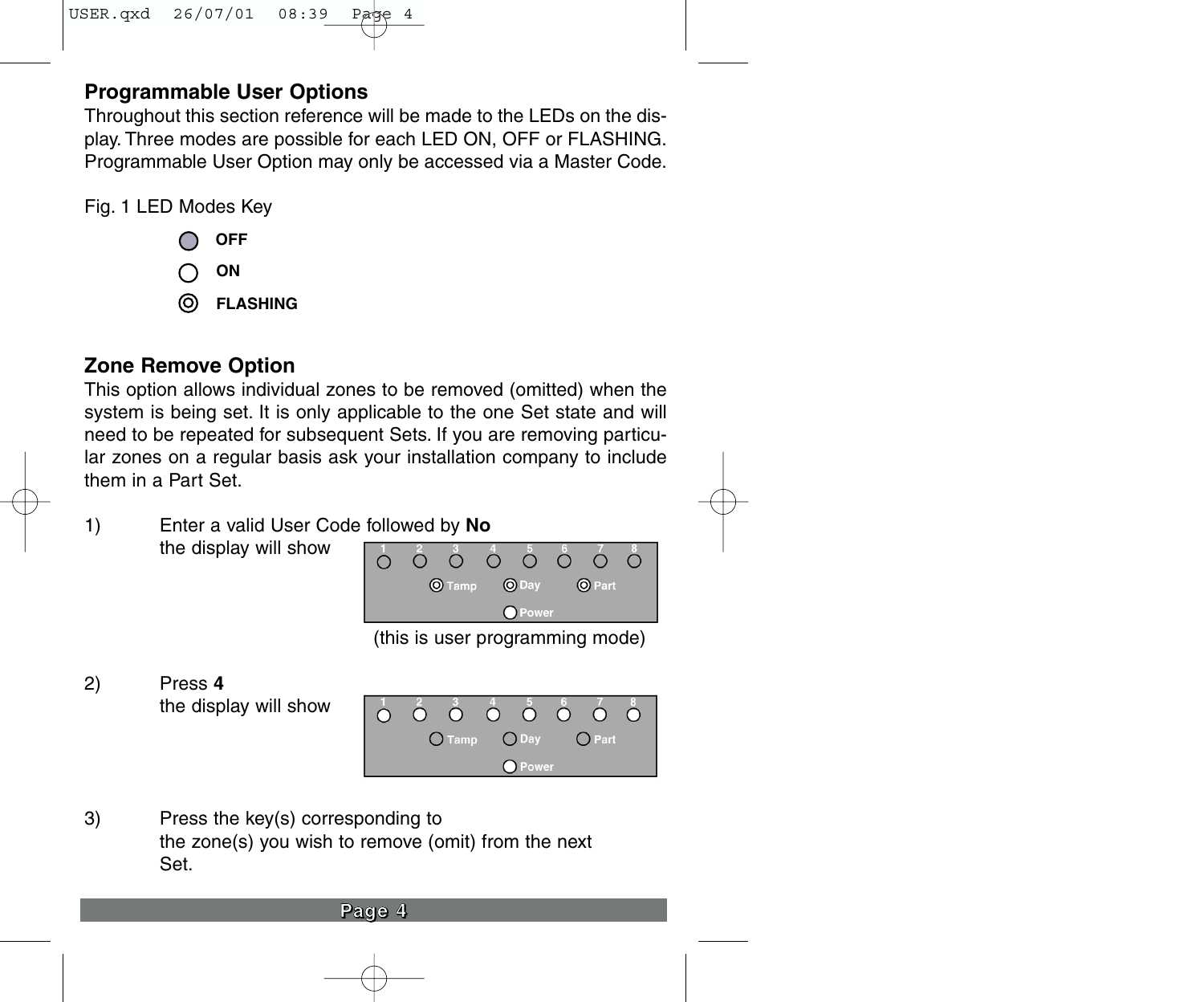- 4) Press **0** twice the display will show  $\circ$  $\circ$  $\circ$ ∩.  $\bigcirc$  $\bigcirc$ Ω  $O$ Tamp O Day  $O$  Part O Power 5) Press **Full** for Full Set or Press **Part** for Part 1 Set or Press **2** for Part 2 Set or Press **3** for Part 3 Set
- 6) The system will now start the relevant Set with the zones you selected removed (omitted).
- Note: This will be for the one Set state only.

# **System Test**

This option allows the User to test zones, bells and strobes on the system.

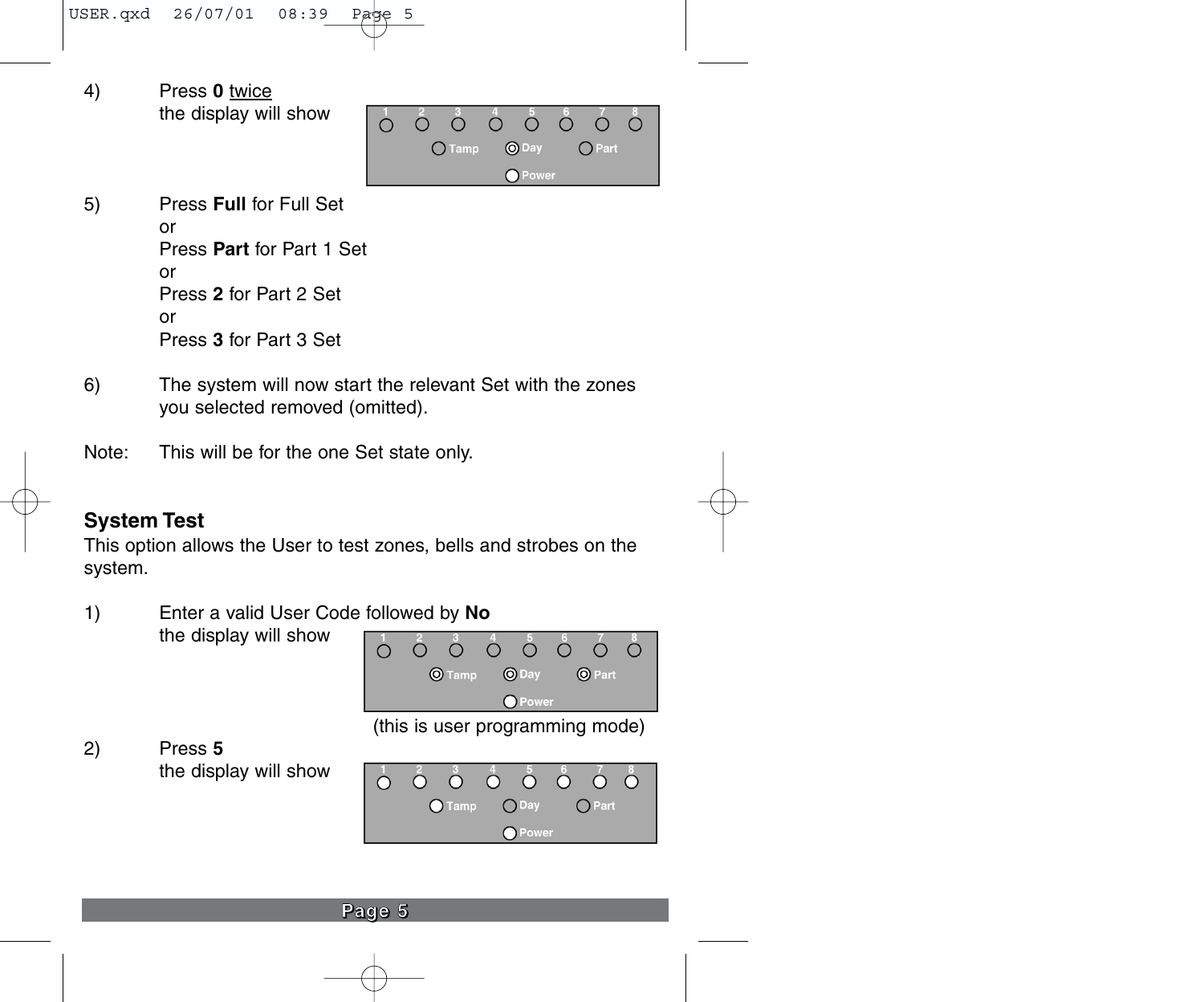- 3) Violate each zone on the system (as you do so the corresponding LED will extinguish) to verify its integrity
- 4) To test the bells (external sounders) and strobe press **9**. To stop the bell test press **9** again.
- 5) To escape back to Unset press **0** three times.

# **Turning Chime On/Off**

Your installation company may have programmed a group of zones or a single zone as Chime. This Chime function may be turned on or off by the User.



- 3) If LEDs 1 to 7 are On then Chime is On If LEDs 1 to 7 are Off then Chime is Off Press **No** to change the Chime Status
- 4) To escape back to Unset press **0** three times.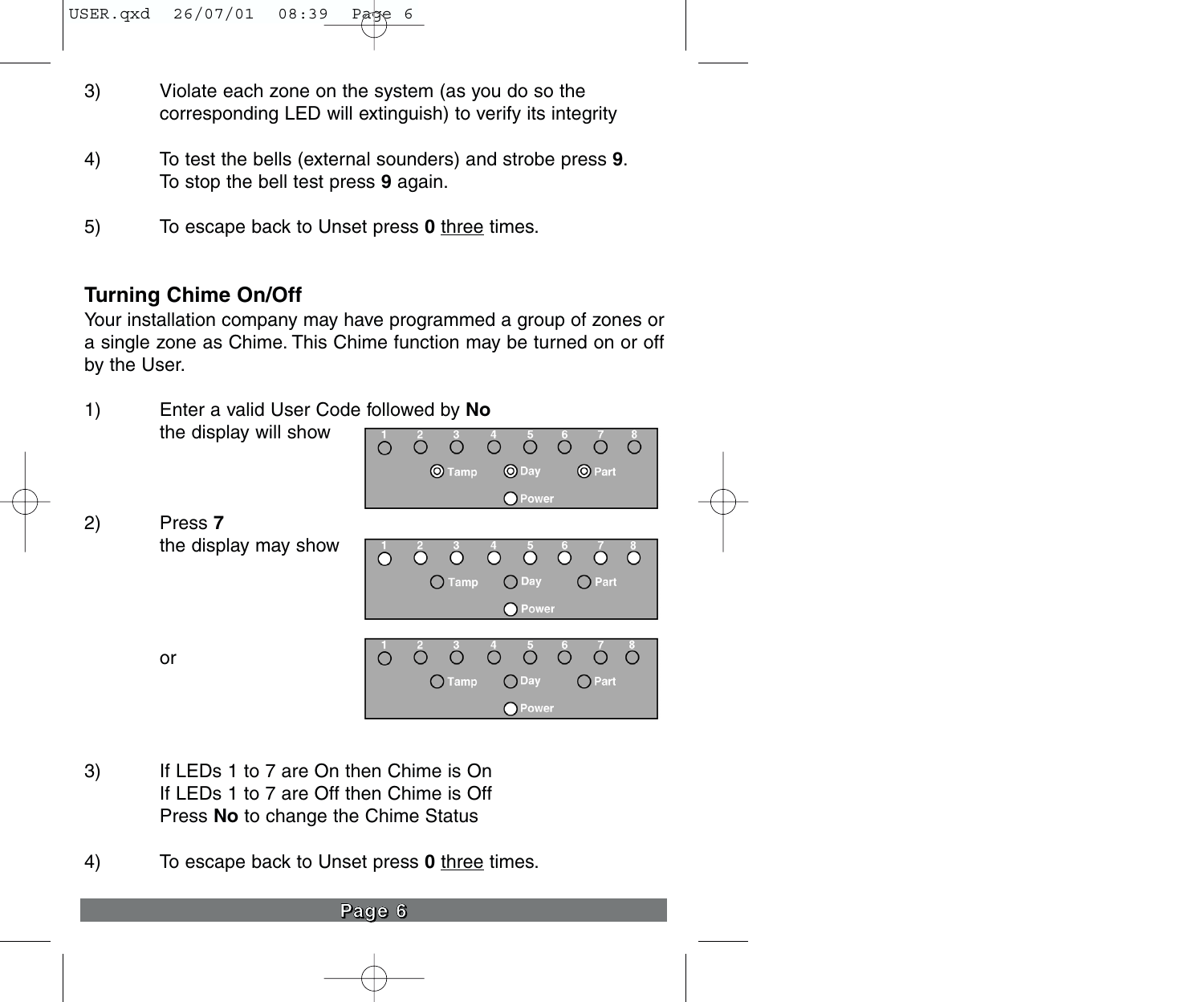# **Programming User Codes**

Up to nine user codes may be programmed on predetermined levels these are.

User Numbers 1 to 3 Master Level Allows Set, Part Set, Unset and User Programming Mode.

User Numbers 4 to 7 User Level Allows Set, Part Set and Unset.

User Numbers 8 to 9 Set Only Level Allows Set Only

User Number 1 is factory default 5678. This code may only be changed. There is no facility for deleting this code.

All other codes may be changed or deleted as required.

To program User Codes.

- 1) Enter a valid User Code followed by **No** the display will show.  $\circ$  $\cap$ O Tamp  $①$  Day **O** Part
- 2) Press **9** the display will show.



O Power

3) Enter a single digit for the User No. you wish to program. the display will show.  $\circ$ 

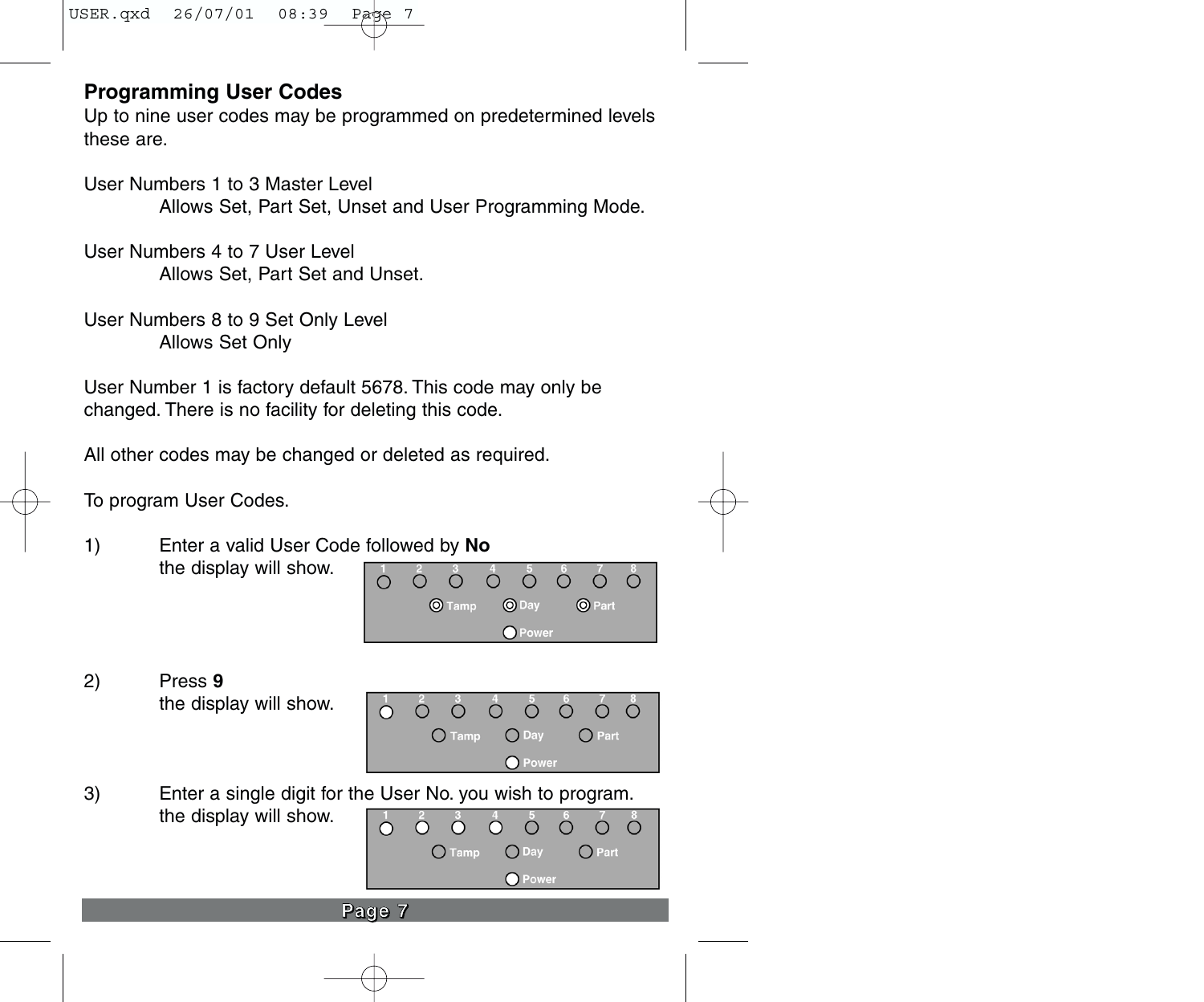4) Enter the four digit code you require

the display will show provided your code **has** been accepted



O Power

or If your code has **not**  been accepted

If your code has not been accepted it may already be in use please return to step 1 and use a different code.

5) Provided the code has been accepted in 4 you may escape to Unset by pressing **0** twice.

# **Keypad Alert**

If programmed by your installation company keys **1** & **3** when pressed together will act as alert keys. The exact function will depend on what they have been programmed for but for example if they are programmed as panic pressing them will activate the alarm when the system is set or unset. Keypad activation is indicated by LEDs 1 & 3 Flashing.

#### **Tamper**

Tampers and other system problems will be indicated via the Tamp LED. Please contact your installation company.

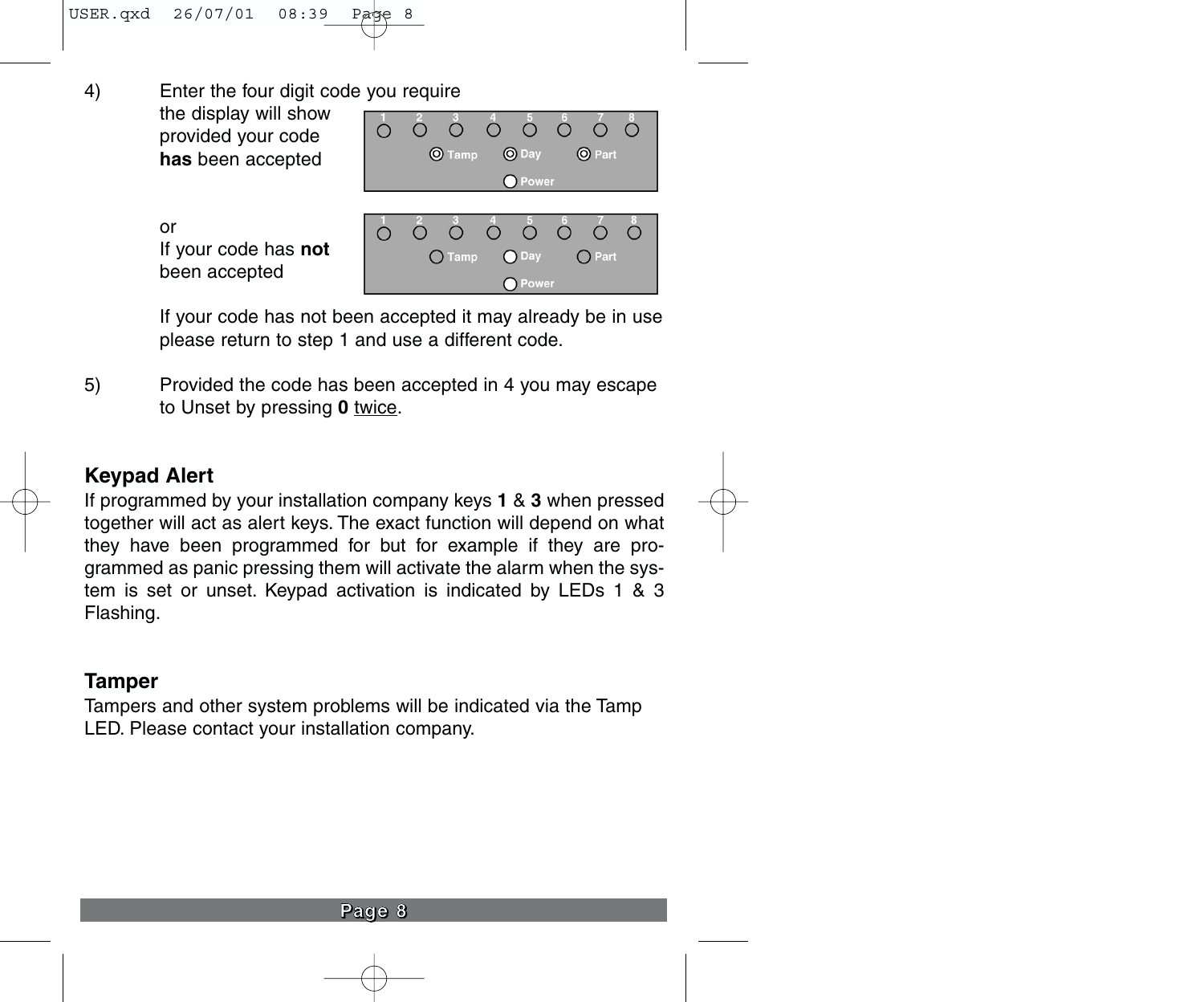| <b>System Details</b>    |                                         |             |                                     |                 |                 |  |
|--------------------------|-----------------------------------------|-------------|-------------------------------------|-----------------|-----------------|--|
|                          | <b>Installation Company Name</b>        |             | <b>Installation Company Address</b> |                 |                 |  |
| Tel:                     |                                         |             |                                     |                 |                 |  |
| Fax:                     |                                         |             |                                     |                 |                 |  |
| Zone No.                 | Location                                | <b>Type</b> | Chime                               | Pt1             | P <sub>t2</sub> |  |
| 1                        |                                         |             |                                     |                 |                 |  |
| $\overline{2}$           |                                         |             |                                     |                 |                 |  |
| 3                        |                                         |             |                                     |                 |                 |  |
| $\overline{4}$           |                                         |             |                                     |                 |                 |  |
| 5                        |                                         |             |                                     |                 |                 |  |
| $6 \overline{}$          |                                         |             |                                     |                 |                 |  |
| $\overline{7}$           |                                         |             |                                     |                 |                 |  |
| 8                        |                                         |             |                                     |                 |                 |  |
| <b>Installation Date</b> |                                         |             | Off<br>Service Timer<br>On          |                 |                 |  |
|                          | Serviced<br><b>Next Due</b><br>Serviced |             |                                     | <b>Next Due</b> |                 |  |
| Notes                    |                                         |             |                                     |                 |                 |  |